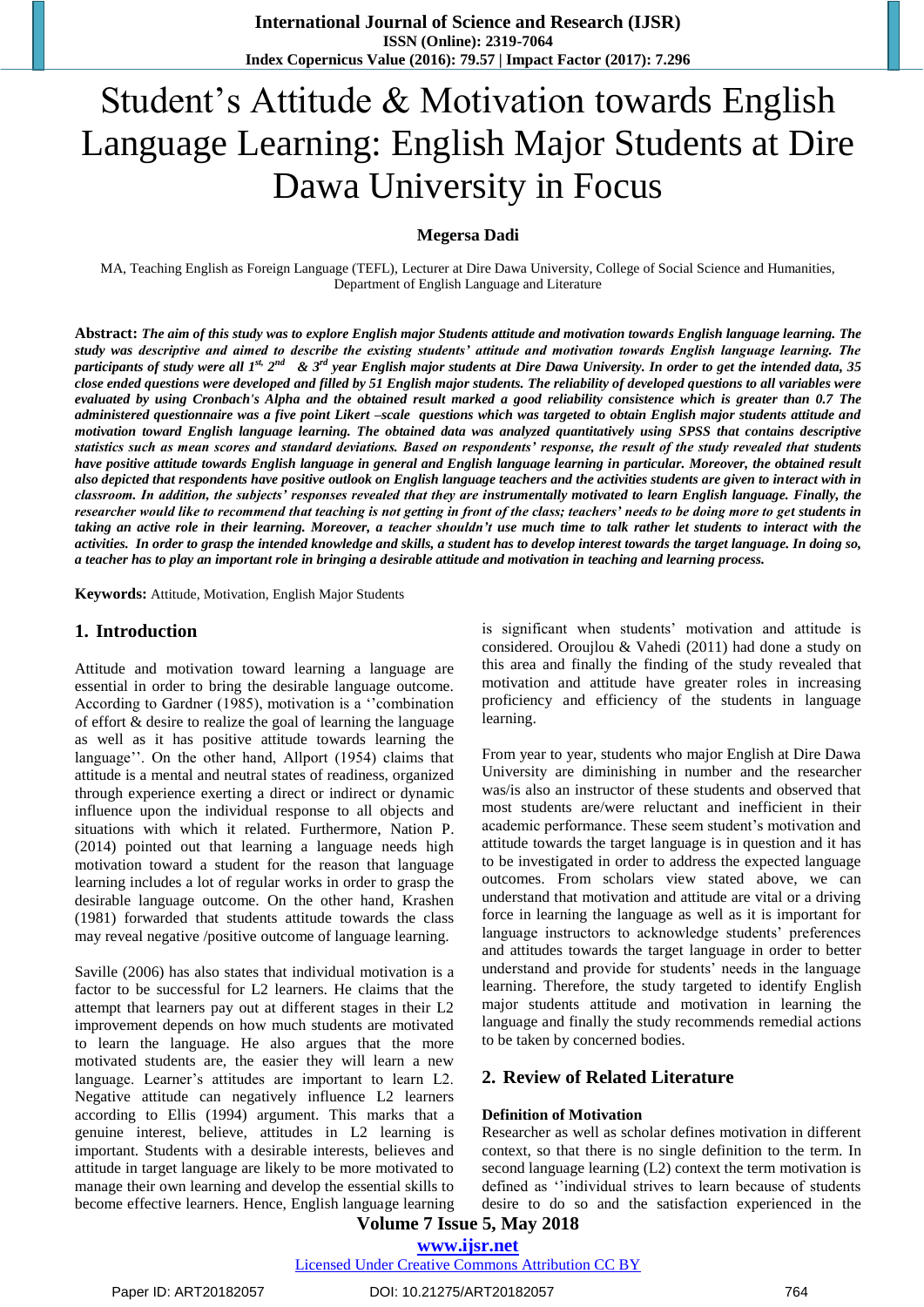activity". (Gardner, 1985, cited on Oroujlou & Vahedi, 2011). On the other hand, Bachtiar K R., (2011) says motivation is a factor determining the extent of people"s desire to do an activity. Brown (1987) defines it as "an inner drive, impulse, emotion or desire that moves one toward a particular action" (cited on Bachtiar K R. 2011). According to the above scholars definitions, it is clear that motivation is a desire or passion learners exert or attempt to successfully learn the language and able them to obtain the required skills of the target language.

#### **Motivation and Language Learning**

Motivation plays an important role in the process of learning a language. It is also a driving force and determinate factor for students" achievement in learning second language and students" achievement depends on the level students motivated to learn the language. (Gardner, 1985). On the other hand, teachers do not provide the desirable language skills unless they identify and understand the role of motivation in language learning process. (Oroujlou & Vahedi, 2011). The authors (Oroujlou & Vahedi) further state that students should understand the reason why they need to make an effort, how long they must carry on an activity, how hard they should pursue it, and how motivated they feel toward their pursuits. Similarly, the teacher has to identify students' need, purpose in learning the language as well it is significant for teacher to provide clear instruction and has to work to bring passion as to meet the intended goal since students have different interests and expectation on the language .(Ibid)

#### **Types of Motivation**

#### **Instrumental & Integrative Motivation**

With regards to language learning, instrumental motivation is a desire where learners learn the target language to get a salary/ bonus or to be admitted into colleges. (Rehma et al.., 2014, cited on Anjomshoa & Sadghi 2015). In other word, students instrumentally motivated to get social and economic reward through L2 Learning. (Gardner and Lambert (1972).Therefore, an instrumental motivation seeks a reward from outside sources according to Anjomshoa & Sadghi, (2015). Conversely, a student is integratively motivated when she/he learns language to be part of native society, to behave like the native speakers. (Oroujlou & Vahedi, 2011). In addition, Falk, (1978) has also revealed that integrative motivation mean that when a person likes to speak English, as of English people and wishes to integrate and be recognized as one of the members of the targeted language.

#### **Definition of Attitude**

Attitude, by Oxford Advanced Learners Dictionary (2006), is defined as the way that you feel about something or the way you behave toward something that shows how you think and feel**.** 

#### **Attitude & Language Learning**

The process of language learning is linked to the attitudes towards the target language; it is also crucial for success or failure of students in language learning as Starks and Partridge, (1996) pointed out. Hernick and Kennedy, (1968) cited on Gardner 1985 indicated that forcing students to learn the language hastily creates feeling of frailer, and it is noticeable that such dissatisfaction could generalize to attitudes towards learning a language among some students. Having positive attitude is knowing the importance of English language and recognizing as an essential course to be learned. (Cabansag, 2013). Cabsang further claimed that attitude is an important element in language learning and students grasp knowledge if students have positive outlook towards the target language; therefore, English teachers should look at students feeling, beliefs, and behavior before attempting to address the intended knowledge of the target language according to Cabasang, (2013).

#### **Attitude, Teacher, Methodology, Classroom Activities**

Learning is effective when a close positive relationship exists between a teacher and a student. The attitude of a student towards a teacher can also hinder the learning process. If a student dislike his/her teacher or teaching methodology or teacher language competence, is or motiveless by classroom activities, he/she may really be unable to carry out at its most favorable level. In language learning, the word attitude is also associated with teachers' language competence, methodology as well as the classroom activities students are provided to interact with. Attitudes are conditional and can thus be generalized. Language, teacher, class, book and homework are within the frame of reference of learning and within the situation of school. A student who doesn"t like learning and school, teachers and homework can abscond target language classroom and hastily generalize his/her dislike. Therefore, good attitudes and feelings are needed to raise the efficiency of the students in language learning classes.

Teacher proficiency in English is linked to the teachers' sense of satisfaction & his/ her willingness to teach English. (Krishnan and Pandit 2003, cited on NCERT, 2006). This may be able to be related to teacher proficiency and professional awareness in language teaching. A curriculum is only as effective as its implementation and the success of any classroom activity or innovation stems from the teacher"s resources in the language although teacher is not considered a sole source of language input. (NCERT, 2006). It is also believed that teachers should have basic proficiency in English as well as the skills to teach English in ways appropriate to their situation and levels. (Ibid)

Currently, student-centered approach in language teaching is popular in Ethiopia and in other countries. Accordingly, language teachers have also acknowledged the role of a student-centered approach in teaching the target language in which teachers is capable of supporting students to learn in context and to use it in real situations in language classroom. In a student-centered approach cooperative learning such as pair work or group work shall be used in teaching language in classroom; these can help learners express their opinions, share their ideas and discuss and debate with each other. (Richard 2001). In using collaborative learning like pair work and group work, language teachers should help students construct classroom language in order realize the teachers" instructions, choose appropriate group techniques, plan group work, monitor tasks, and help students to start the activity . (Brown 2007). Furthermore, modern methodology is much more student centered and the teacher's main role is

**Volume 7 Issue 5, May 2018 <www.ijsr.net>** [Licensed Under Creative Commons Attribution CC BY](http://creativecommons.org/licenses/by/4.0/)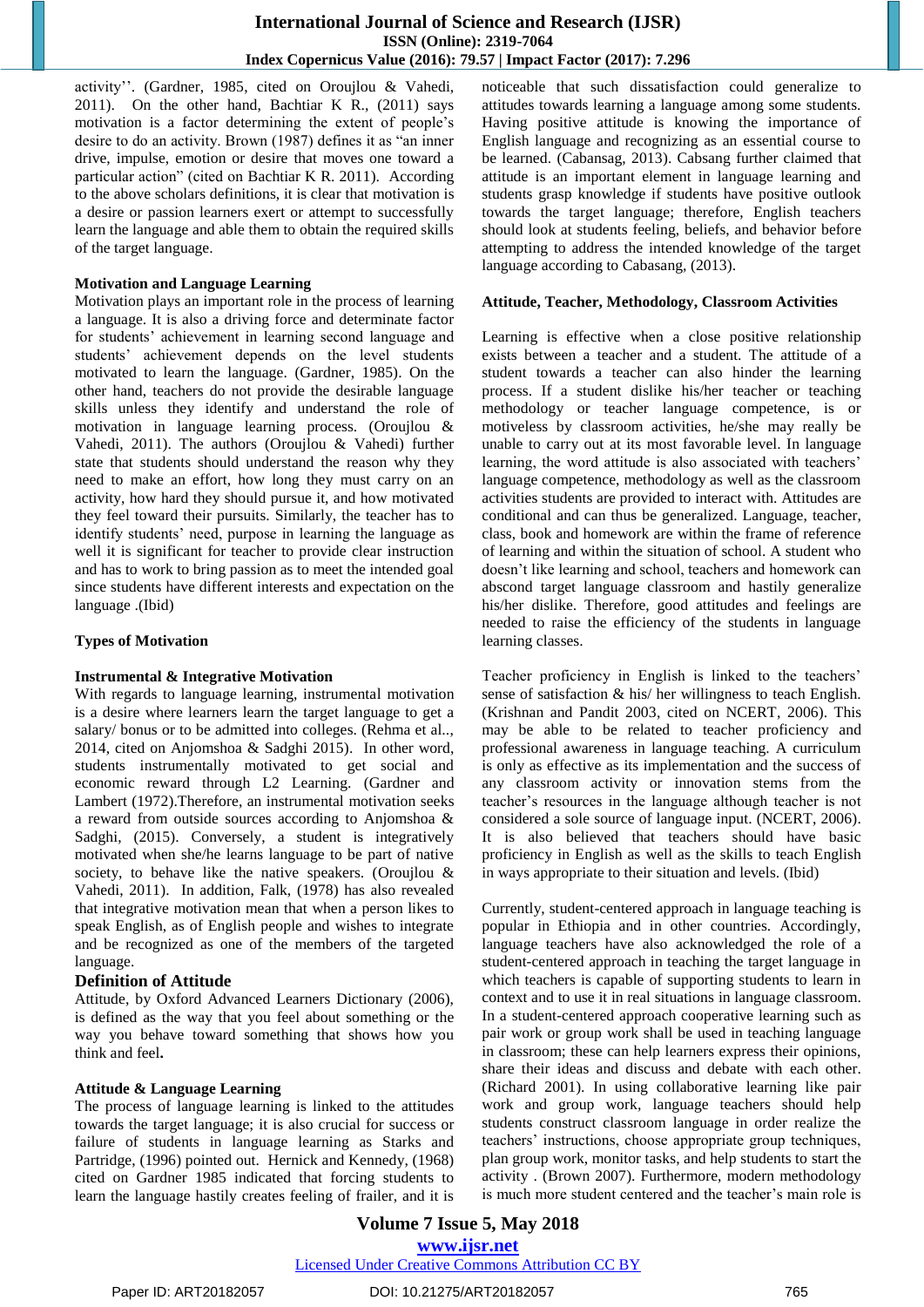to help students on learning, encouraging them to participate, talk, interact. (Jim 2005).

Teaching materials play an important role in language teaching. The teaching materials such as text-based, taskbased and realia are common in teaching language. These can be textbooks, games, role plays, simulations, and taskbased communication activities. Various kinds of authentic objects can also be used in a communicative language teaching from realia such as signs, magazines, and newspapers, as maps, pictures, symbols, graphs, and charts (Richards, 2001).

#### **Objectives of the Study**

The aim of study was to distinguish Student's Attitude  $\&$ Motivation towards English language learning with particular reference to English Major Students at Dire Dawa University. The study also targeted to address the following specific objectives.

- To identify students attitude towards English language
- To identify students attitude towards English language learning
- To identify student"s attitude towards the English language teachers
- To identify students attitude towards classroom activities
- To identify whether students are motivated instrumentally or integrative to study English language

#### **Methodology**

This study was conducted to identify English major students attitude and motivation towards English language learning. The basic type of this research was descriptive. According to Kothari CR, (2004) & Kumar (2011), descriptive research targets to describe exiting or obtained data on particular issue. Thus, considering nature of the study and the nature of questions developed, quantitative research designs was used to analyze the collected data. Moreover, descriptive statistics such as mean and standard deviation were employed to measure respondents' attitude.

#### **Participants**

The subject of the study was English major students  $(1<sup>st</sup>)$ year, 2nd year, and 3rd year) of Dire Dawa University. The participants of the study were a total of 51 students. Since students' number is small, all English major students' were deliberately selected to be the participants of the study. It is to mean that including all subjects on the study likely provides genuine information and it is manageable to administer and analyze the designed questionnaire over the particular topic.

#### **Data Collection Tools**

To this study, questionnaire was employed to obtain information on English major students' attitudes and motivation towards learning English language. It is believed that questionnaire provides a broad overview of attitudinal characteristics of learners. Accordingly, the researcher developed 35 close ended questions and administered to the target students on six variable of the study namely: student"s attitude towards English language, student"s attitude towards English language learning, student's attitude towards English language teachers, student"s attitude towards classroom activities & students motivation: instrumental & integrative. Kumar, (2011) further claims that questionnaire is less expensive in terms of finance, time, human and financial resources to be administered. Furthermore, it gives greater anonymity since there is no face-to-face interaction between respondents and researcher as well as it fosters likelihood of obtaining the expected information where sensitive questions are asked (Ibid). On the Other hand, Bhattacherjee (2012) & Kumar (2011) recommended Likert scale for worded statement uses to measure respondents' attitude over the particular subject. Accordingly a 5point Likert scale attitude questions were employed to which respondents can indicate their extent of agreement or disagreement on the given scheme. (Strongly Agree, Agree, Neutral, Disagree, and Strongly Disagree). The researcher also evaluates the reliability of questionnaire by using Cronbach's Alpha for each item. The result indicates a good reliability consistence of item because all items developed to assess the variables are greater than 0.7 as it indicated below.

**Table 1:** List of Variables with their Cronbach's Alpha

| Variables                                  |       | N of Cronbach's |
|--------------------------------------------|-------|-----------------|
|                                            | Items | Alpha           |
| Students attitude towards English language | 5     | 0.743           |
| Students attitude towards English language |       | 0.812           |
| learning                                   |       |                 |
| Students attitude towards the English      | 8     | 0.725           |
| language teachers                          |       |                 |
| Students attitude towards classroom        |       | 0.761           |
| activities                                 |       |                 |
| Students motivation to study English       | 4     | 0.711           |
| language (Instrumental motivation)         |       |                 |
| Students motivation to study English       | 4     | 0.727           |
| language (Integrative motivation)          |       |                 |

**Table 2:** Descriptive Statistics of the Obtained Data

| Variables                                              | N  | Mean   | Std.<br>Deviation |
|--------------------------------------------------------|----|--------|-------------------|
| Students Attitude towards English<br>language          | 51 | 4.0196 | .65636            |
| Students attitude towards learning<br>English language | 51 | 3.9804 | .70771            |
| Students attitude towards English<br>language teachers | 51 | 3.9020 | 1.35100           |
| Attitude towards classroom activities                  | 51 | 3.8095 | 1.18103           |
| Students motivation (Instrumental<br>motivation)       | 51 | 3.8921 | 1.30229           |
| Students motivation (Integrative<br>motivation)        | 51 | 2.0784 | 1.14412           |

## **3. Analysis, Result & Discussion**

As it is stated in the above table 2, the mean score (4.10196) of students attitude towards English language revealed positive outcome which marks respondents positive attitude toward English language. It is to mean that English language is not a difficult as well as students believed that the target language has greater contribution to the society. The subjects had also positively perceived that the target language is important to their future life and they do not feel bored up on English language. The subjects' attitude toward English language and its result also agrees with scholars view. For instance, Naiman et al.., (1978) pointed out that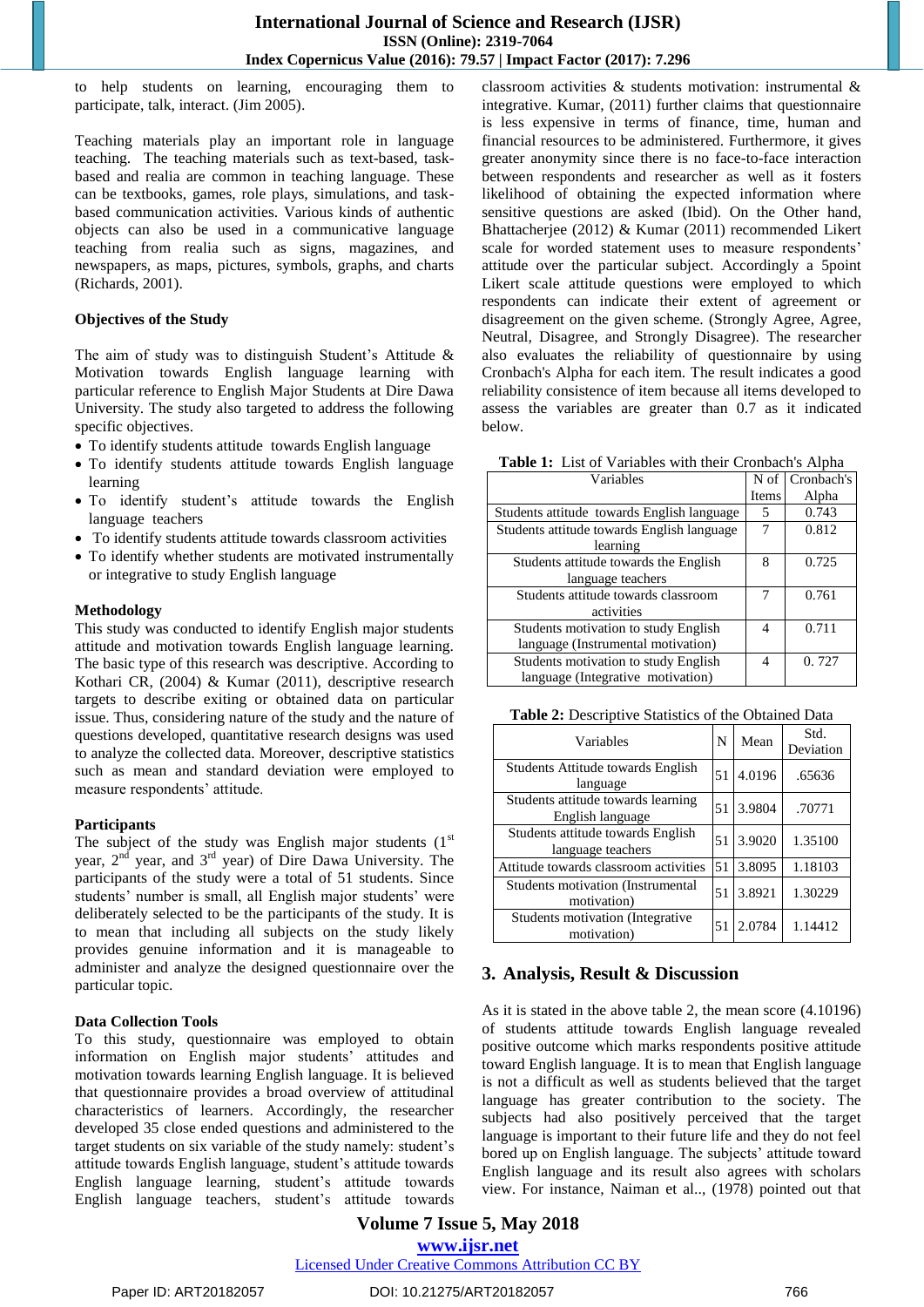#### **International Journal of Science and Research (IJSR) ISSN (Online): 2319-7064 Index Copernicus Value (2016): 79.57 | Impact Factor (2017): 7.296**

successful learners are those who have positive attitude towards the language. They (Naiman et al.., 1978) further claimed that talented and brilliant students who have low attitude results low performance up on learning the target language. Similarly, Dornyei (1996) stated that students with more favorable attitudes toward the second language likely to be more successful in the language they are learning unlike students with more unfavorable attitudes. Conversely, language learning is effective when students are not anxious about learning and when students are motivated and believe on their capacity (OECD, 2004). In line with the merit of the target language, scholars have been writing and assured about the positive outcome of English language. Crystal, (2003) pointed out that English is the most widely used language toady and it has been a global language for decades. As a result, it is widely used in science and commerce and the demand to learn the language has increased enormously all over the world according Crystal, (2003). For instance, the opening of Indian economy in 1990s has happen together with sudden increase in the demand of English in schools. (Das 2005, cited on NCERT 2006) In general, the obtained result showed positive outlook and revealed that students have positive or desirable attitude toward English language.

With regards to students' attitude towards English language learning, the mean value (3.9804) has also depicted positive attitude. This indicted that respondents have interest of learning English. Similarly, students agreed that the target language provides the intended knowledge, builds their confidence, and changes their future life. In addition, learners have high motivation towards learning English language and they feel happy upon learning English as well as they thought that learning a target language is worthy time. Scholars have shown also the same outcome on this issue for example, Pan, Zang and Wu (2010) & Spolsky (1969), claimed that students outlook to learn the target language must be positive if the student desires to learn a language. Gardner and Lambert (1972) have also pointed out that students who show a negative attitude towards second language learning are students who are the one that do not wish to learn or speak the language. Therefore, this may show how much attitude influence students' success in learning the target language.

In line with students' attitude towards English language teachers, the obtained mean is 3.9020 and revealed good attitude. Students thought that their English teachers are supportive and provide various activities in the classroom. Furthermore, students were also evident about their teachers teaching methodology and their language competence. They found that teachers" teaching methodologies applied in the classroom are the methodologies they made them to learn more and to be effective in getting the intended knowledge and skills of the target language. On the other hand, respondents' response depicted that group works were also employed in classroom; students are also given immediate feedback and correction by their English teacher in the classroom. In language, teachers play very important roles in attracting students" attention by creating interest among the students. The teacher should play various roles such as learner, facilitator, assessor, manager and evaluator. (Archana S. 2016). Besides such crucial functions, teachers"

roles are important in helping students develop autonomy learning by engaging students on different activities. Before conducting teaching, a teacher has first place himself or herself as learner and thinks as learners perspectives as get student interest (Archana S. 2016)

Concerning Students attitude towards contents of English language lessons, the respondents response and the obtained mean value (3.8095) indicated desirable outcome. Accordingly, courses students provided in English class are interesting and favorable to their potential. Moreover, class activities that are engaged in classroom are interesting as well as valuable and they give due attention to lesson they engaged .They also found classroom activities in the way they expect to learn. Regarding students motivation in learning English language, the mean score instrumental motivation (3.8921) inclines to positive result while the value for integrative motivation revealed negative outcome (Mean, 2.0784). It is mean that students desire to learn English is to get a get job easily, to make it their future carrier, to go for further study and to get a good job with high salary. According to Gardner and Lambert, (1972) students can be motivated instrumentally to get social and economic reward in learning a language .Conversely, students are integratively motivated to learn the language when a student wishes to speak English, as of English people and wishes to integrate and be recognized as one of the members of the targeted language. (Falk, 1978)

## **4. Conclusion**

This study concerned to explore attitude and motivation of students towards English Language learning. Most of the scholars agreed that attitude and motivation are an essential part of learning a language. To this study, from the result obtained, it can be concluded that students have positive attitudes towards English language in general. Similarly, the outcome of students' result depicted positive outlook on English language learning. Students result also revealed desirable response on English language teachers as well as classroom activities. With regards to students" motivation, the obtained result indicted that students are instrumentally motivated to study English language. Finally, the researcher would like to recommend that teaching is not getting in front of the class; a teacher needs to be doing more to get students in taking an active role in their learning. Moreover, a teacher shouldn"t spend much time to talk rather let students to interact with the activities. In order to grasp the intended knowledge and skills, a student has to develop interest towards the target language. In doing so, a teacher has to play an important role in bringing desirable attitude and motivation in teaching and learning process.

## **References**

- [1] Allport, G.W. (1954). The Historical Background of Modern Social Psychology. In Lindzey, G. (ed.): Handbook of social psychology. Cambridge, Mass.: Addison –Wesley
- [2] Anjomshoa L. & Sadighi F.(2015).The Importance of Motivation in Second Language Acquisition. International Journal on Studies in English Language and Literature (IJSELL) Volume 3, Issue 2, February

### **Volume 7 Issue 5, May 2018 <www.ijsr.net>**

#### [Licensed Under Creative Commons Attribution CC BY](http://creativecommons.org/licenses/by/4.0/)